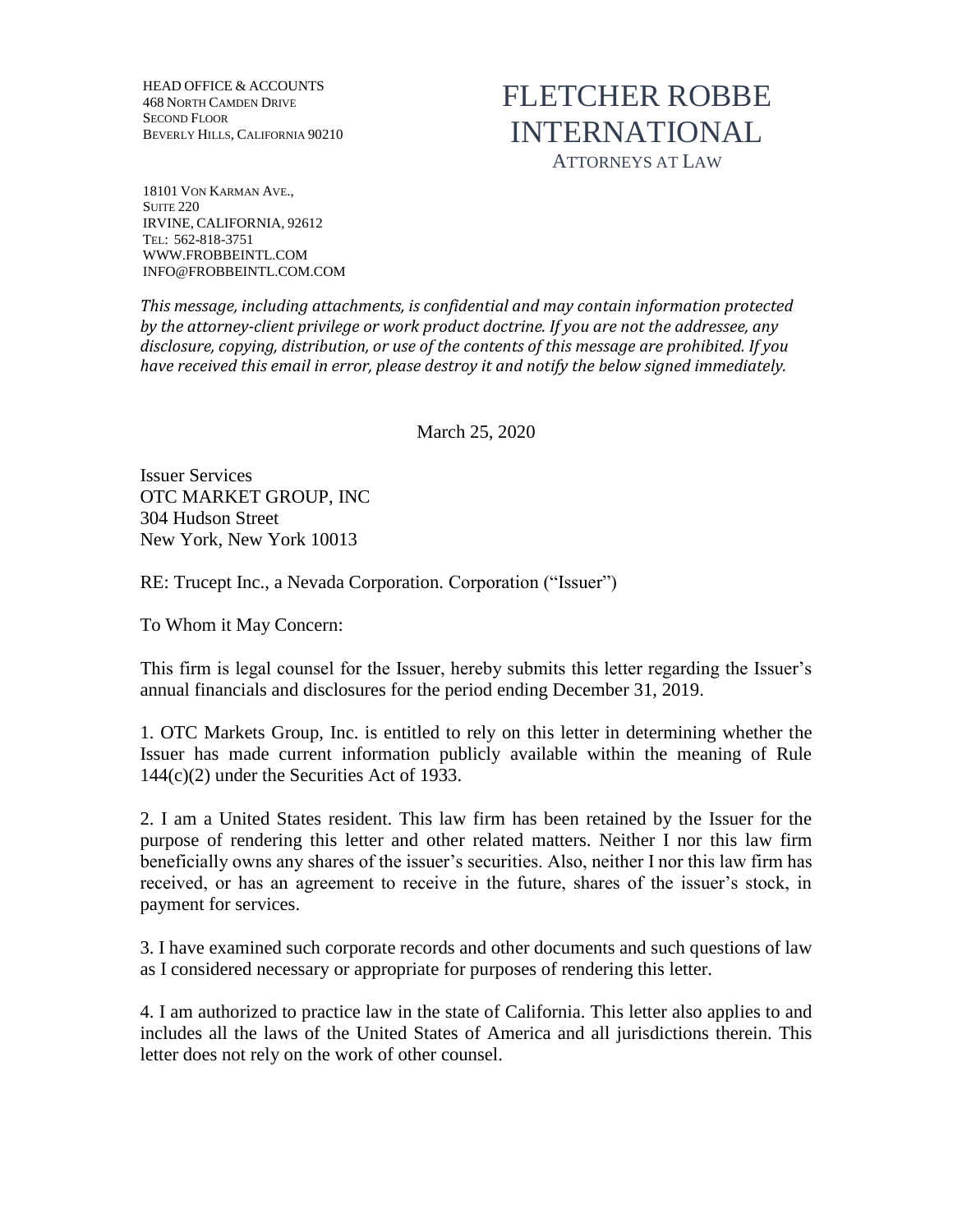5. I am permitted to practice before the United States Securities and Exchange Commission (the "SEC") and have not been prohibited from practicing thereunder.

6. I have not been barred or suspended from practice in any state or jurisdiction, nor have I been charged in any civil or criminal case. Issuer Services Re: Trucept, Inc.

7. As to matters of fact, I have relied on information obtained from public officials, officers of the Issuer and other sources and all such sources are believed to be reliable. In my examination, I have assumed the genuineness of all signatures on all documents, the legal capacity of all natural persons, the authenticity of all documents submitted to us as originals, the conformity to original documents of all documents submitted to us as photostatic copies, and the authenticity of the originals of such latter documents.

8. I have reviewed the Annual disclosure document, the financial reports, and the footnotes for the Period ended December 31, 2019, posted on March 25, 2020. It is my opinion that said documents are accurate, up to date, and contain the most current information available on the Issuer.

9. The information referred to above (i) constitutes "adequate current public information" concerning the Securities and the issuer, and "is available" within the meaning of Rule  $144(c)(2)$  under the Securities Act, (ii) includes all of the information that a broker-dealer would require to obtain from the Issuer to publish a quotation for the Securities under Rule 15c2-11 under the Securities Exchange Act of 1934 (the "Exchange Act"), (iii) complies as to form with the OTC Markets Group Inc.'s Guidelines for Providing Adequate Current Information, which are located on the Internet at www.otcmarket.com, and (iv) has been posted through the OTC Disclosure and News Service.

10. The person responsible for the preparation of the financial statements contained in the information is Malinee Viracheck, the Issuer's Controller, who has an extensive financial background going back several years. The financial statements have not been audited.

11. The Issuer's transfer agent is Standard Registrar & Transfer Co., Inc., 440 East 400 South, Suite 200, Salt Lake City, UT 84111, 801-571-8844. The transfer agent is registered with the SEC. I have confirmed the number of outstanding shares in the information by reviewing the shareholder list and/or communicating with said transfer agent.

12. I have (i) personally met with management of the Issuer and its directors, the directors being: Brian Bonar and Norman Tipton, Management is Norman Tipton, CEO of the Company (ii) reviewed the Information, as amended, published by the Issuer through the OTC Disclosure and News Service and (iii) discussed the information with its management and directors.

13. To the best of my knowledge, after inquiry of management and the directors, neither the Issuer, any 5% shareholder, nor counsel is under investigation by any federal, or state regulatory authority for any violation of federal or state securities laws. Issuer Services Re: Trucept, Inc.